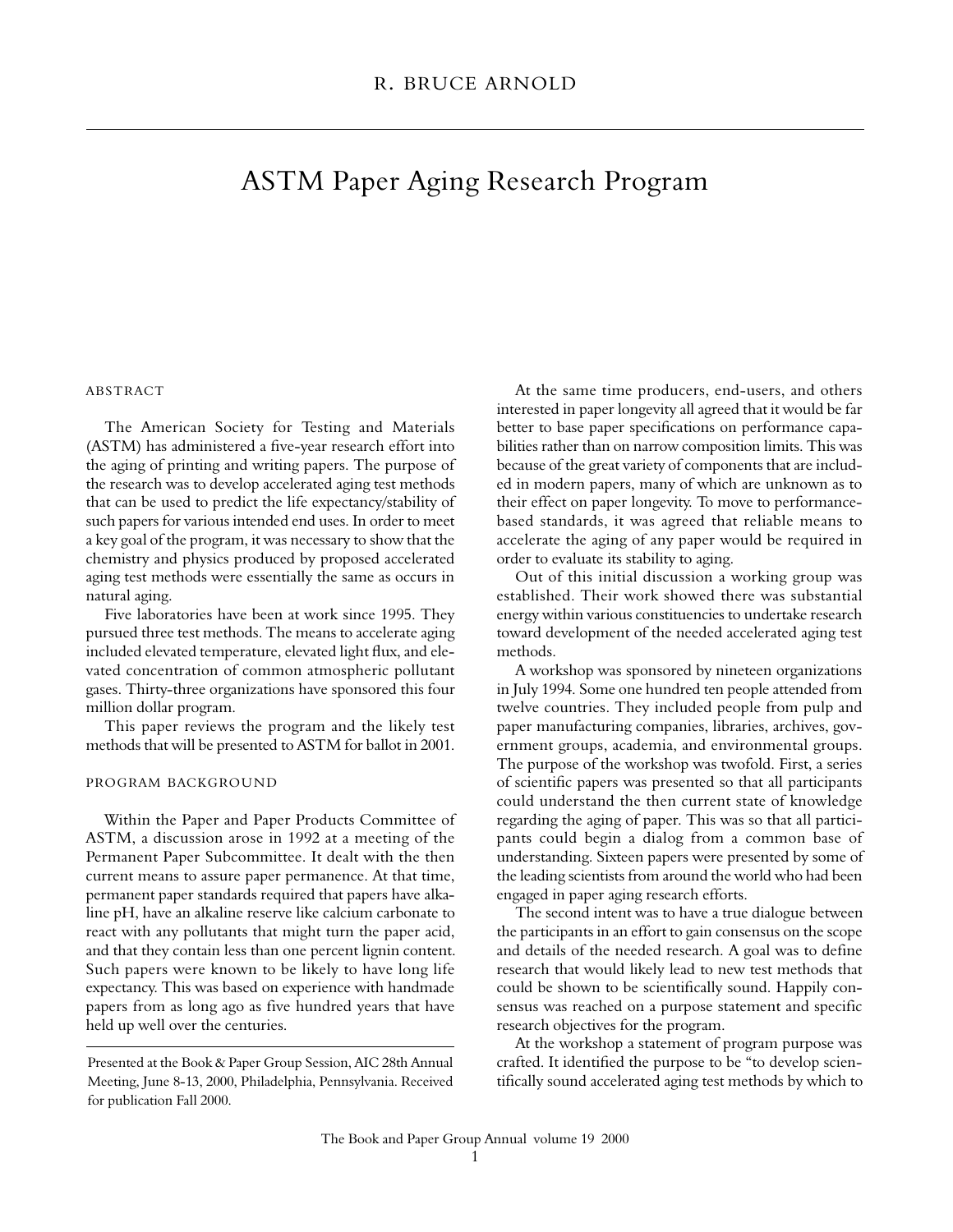reliably predict the life expectancy of printing and writing papers regardless of paper composition."

The details of the research called for studies in which the aging would be accelerated by three different means. They included the use of elevated temperature wherein moisture content within the paper was held at the same level as would normally occur at room temperature. A second method was to utilize elevated light flux while maintaining the temperature and moisture content in the paper at normal room levels. The third method was to use increased concentration of common atmospheric pollutant gases to see how potential acidification of papers would affect aging.

With a clear purpose and a series of specific research thrusts defined, a fund-raising effort was launched. At the same time a request for research proposals was sent to twenty-five scientific organizations around the world. Fifteen proposals were received. A small group developed criteria for selecting those to be funded, and from the list of fifteen, six were chosen. Ultimately only five could be funded, but it was agreed that they promised delivery of the new information needed.

Three categories of financial support to the program were developed. Leading the list were for-profit organizations that pledged at least U.S. \$75,000 to the effort and not-for-profit organizations that pledged at least U.S. \$15,000. This top group then became the committee that managed the program and made the business and technical decisions to move it properly forward. In total, thirty-three organizations contributed to the research effort. Together with in-kind contributions of materials and research effort, a total of four million U.S. dollars was raised to complete the program.

#### PROGRAM PREPARATION

The sponsors wanted the research to be comprehensive and thorough. They wanted the paper to be evaluated to behave in a way that would mirror the behavior of commercial papers, but to be specially made under conditions of thorough documentation of materials and methods of manufacture. A total of fifteen paper compositions were defined that covered a wide spectrum of paper characteristics. They ranged from pure cotton papers to those containing all of the lignin from within the wood from which the paper fibers were derived. A mix of both acid and alkaline papers was included in the array.

Thirteen of the papers were made on a small paper machine at the Herty Foundation in Savannah, Georgia. Herty is a highly respected organization that has four small "pilot" paper machines for the manufacture of experimental and small quantity commercial grades of paper. They have an excellent laboratory in which the paper can be tested for a wide variety of performance factors.

Originally it had been hoped that the Herty Foundation could make all fifteen papers. However, it was found that they could not effectively process the long-staple textile grade cotton fiber specified by the sponsors. Very generously Crane & Co., Inc., the makers of U.S. currency, donated all materials, labor, and manufacturing time on one of their commercial paper machines in Dalton, Massachusetts. It was from that source that the two cotton papers were obtained. The full list of papers evaluated in the research program is shown in table 1.

None of the papers was printed or coated because of the confounding effects those additional treatments would have created in the attempt to understand the causes and effects in the aging process. Neither was recycled fiber included in the composition because there is no single mix of wastepaper that is a standard recipe for making recycled paper.

In making the papers there was extra effort made to thoroughly document all ingredients and papermaking variables. They were then very thoroughly tested for a variety of performance factors when freshly made.

There was a large quantity of paper made during each paper machine run. Large rolls of each of the fifteen paper types were produced. These large rolls were then cut to individual sheets at full paper machine width. They were then cut again into sheets of standard office cut size, namely, 8-1/2 inches by 11 inches. When these steps had been completed, approximately 30,000 sheets of paper of each type were available for research study.

To ensure that each laboratory that would study the papers had the same paper source, a rigorous, statistically accurate procedure was used to randomize or shuffle the papers. When this was completed, every 500-sheet ream of paper sent to the labs contained some of all portions of the specificpaper from the individual production run associated with that paper type.

To as fully as possible prevent the paper from aging during storage, each ream was wrapped in polyethylene plastic film, and placed in an acid-free carton; multiple cartons were packed in sealed corrugated containers. It was felt that the film and acid-free cartons provided a sufficient barrier to prevent any chemical interaction between the corrugated containers and the paper samples. The containers were kept in cold storage at temperatures just above the freezing mark. Thus the paper was stored cold and in the dark until used.

#### ACCELERATED AGING RESEARCH PROGRAM

Five laboratories were awarded contracts to undertake the research. They were as follows:

Temperature Aging Studies:

• Canadian Conservation Institute (CCI) in Ottawa, Canada, under the direction of Dr. David Grattan, Mr. Paul Bégin, and Ms. Elzbieta Kaminska;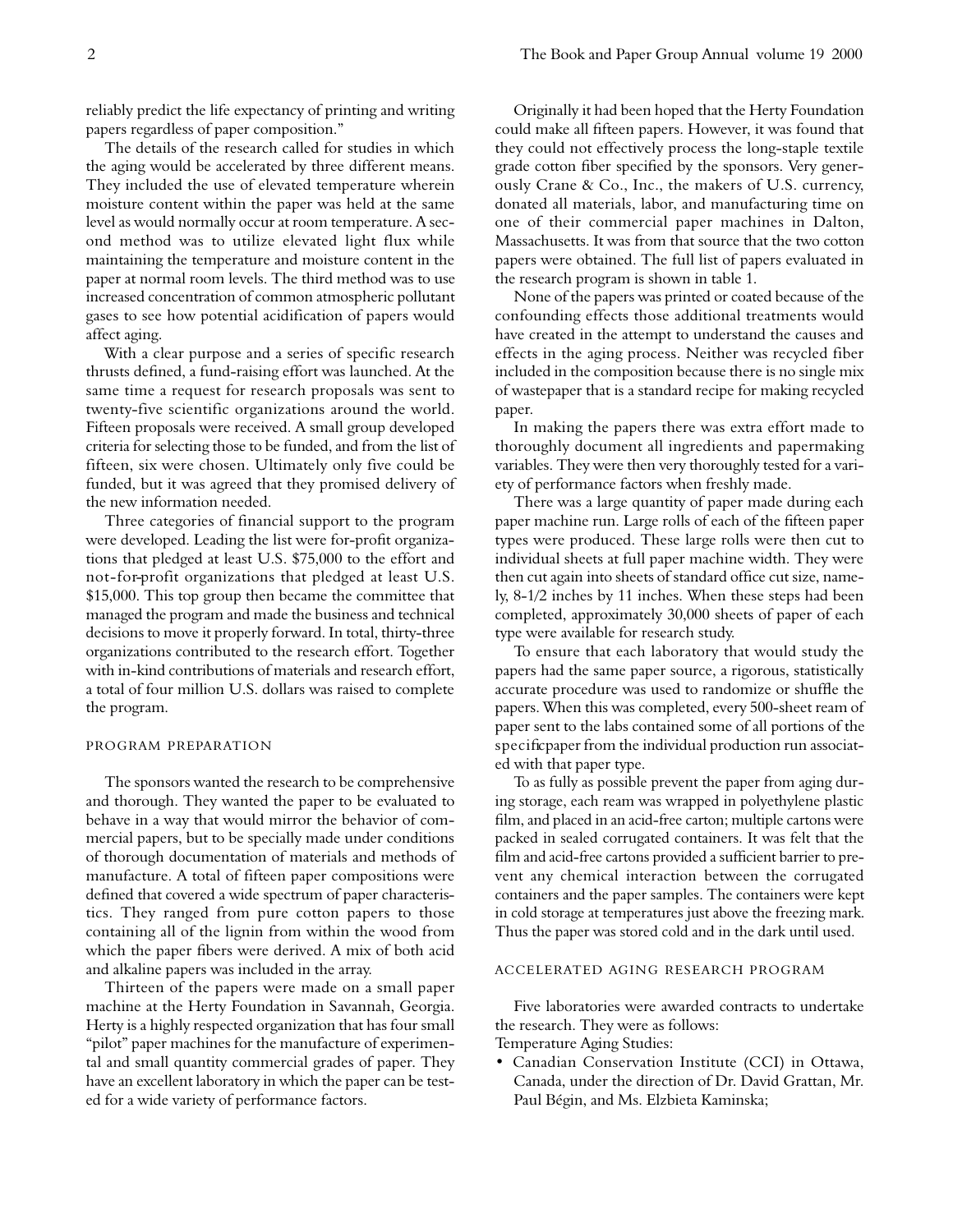| Sample | Pulp Type         | Pulp Type     |           | pH Control                      |                   |             | AKD or            |
|--------|-------------------|---------------|-----------|---------------------------------|-------------------|-------------|-------------------|
| Number | Number 1          | Number 2      | <u>рН</u> | Chemical                        | CaCO <sub>3</sub> | Starch      | <b>Rosin Size</b> |
|        | <b>100% BNSWK</b> | None          | 5         | Alum                            | None              | None        | $2#/T$ Rosin      |
| 2      | <b>100% BNSWK</b> | None          | 8.1       | Na <sub>2</sub> CO <sub>3</sub> | 5% PCC            | None        | None              |
| 3      | 100% SW-BCTMP     | None          | 5.        | Alum                            | None              | None        | None              |
| 4      | 100% SW-BCTMP     | None          | 8.1       | Na <sub>2</sub> CO <sub>3</sub> | <b>5% PCC</b>     | None        | None              |
| 5      | 100% COTTON       | None          | 5         | Alum                            | None              | None        | $2#/T$ Rosin      |
| 6      | 100% COTTON       | None          | 8.1       | Na <sub>2</sub> CO <sub>3</sub> | 5% PCC            | None        | None              |
| 7      | 20% BNSWK         | 80% SLUSH-SGW | 5         | Alum                            | None              | None        | None              |
| 8      | 20% BNSWK         | 80% SLUSH-SGW | 7         | <b>SMI</b> Process              | 5% PCC            | None        | None              |
| 9      | 20% BNSWK         | 80% HW-BCTMP  | 8.1       | Na <sub>2</sub> CO <sub>3</sub> | None              | None        | None              |
| 10     | 20% BNSWK         | 80% HW-BCTMP  | 8.1       | Na <sub>2</sub> CO <sub>3</sub> | 5% PCC            | None        | None              |
| 11     | 50% BNSWK         | 50% BNHWK     | 8.1       | Na <sub>2</sub> CO <sub>3</sub> | None              | None        | None              |
| 12     | 50% BNSWK         | 50% BNHWK     | 8.1       | Na <sub>2</sub> CO <sub>3</sub> | <b>5% PCC</b>     | None        | None              |
| 13     | 50% BNSWK         | 50% HW-BCTMP  | 8.1       | Na <sub>2</sub> CO <sub>3</sub> | <b>5% PCC</b>     | None        | None              |
| 14     | 50% BNSWK         | 50% HW-BCTMP  | 5         | Alum                            | None              | None        | $2#/T$ Rosin      |
| 15     | 50% BNSWK         | 50% BNHWK     | 8.1       | Na <sub>2</sub> CO <sub>3</sub> | 5% PCC            | Penford Gum | $4#/T$ AKD        |

In the table above, the following are definitions of the terms used:

 $AKD = Alkyl$  Ketone Dimer, an alkaline sizing material

Alum = Aluminum sulfate,  $Al_2SO_4$ , a chemical used to cause pine tree rosin to stick to the paper fibers

BNHWK = Bleached Northern Hardwood Kraft (a type of hardwood chemical pulp that has high cellulose content)

BNSWK = Bleached Northern Softwood Kraft (a type of softwood chemical pulp that has high cellulose content)

 $CaCO<sub>3</sub> = Calcium carbonate, a chemical that reacts more readily with acids that find their way into paper than$ the paper fibers themselves. It is known as an "alkaline reserve" to protect the alkalinity of the paper.

 $COTTON = Long-staple textile grade cotton$ 

HW-BCTMP = Hardwood Bleached ChemiThermoMechanical Pulp (a type of hardwood pulp with high lignin content)

 $Na_2CO_3$  = Sodium carbonate, a chemical used to make the paper alkaline

PCC = Precipitated Calcium Carbonate, a type of alkaline reserve

Penford Gum  $=$  A type of commercial starch used to size paper to make it partially waterproof so ink will stay on its surface when applied

 $pH = a$  measure of paper acidity. 7 is neutral. Less than 7 is acid. Greater than 7 is alkaline

Rosin = Pitch from pine trees used to size paper. When used with alum, it creates a fairly strong level of acidity in paper.

SLUSH-SGW = Never-dried pulp of Stone GroundWood (a mechanical process in which the debarked tree is ground into fiber, thus containing all the lignin originally occurring in the tree)

SMI Process = A patented process of Specialty Minerals Inc. for treating mechanical groundwood papers to permit the use of calcium carbonate fillers without darkening of the paper

SW-BCTMP = Softwood Bleached ChemiThermoMechanical Pulp (a type of softwood pulp with high lignin content)

Table 1. Paper sample composition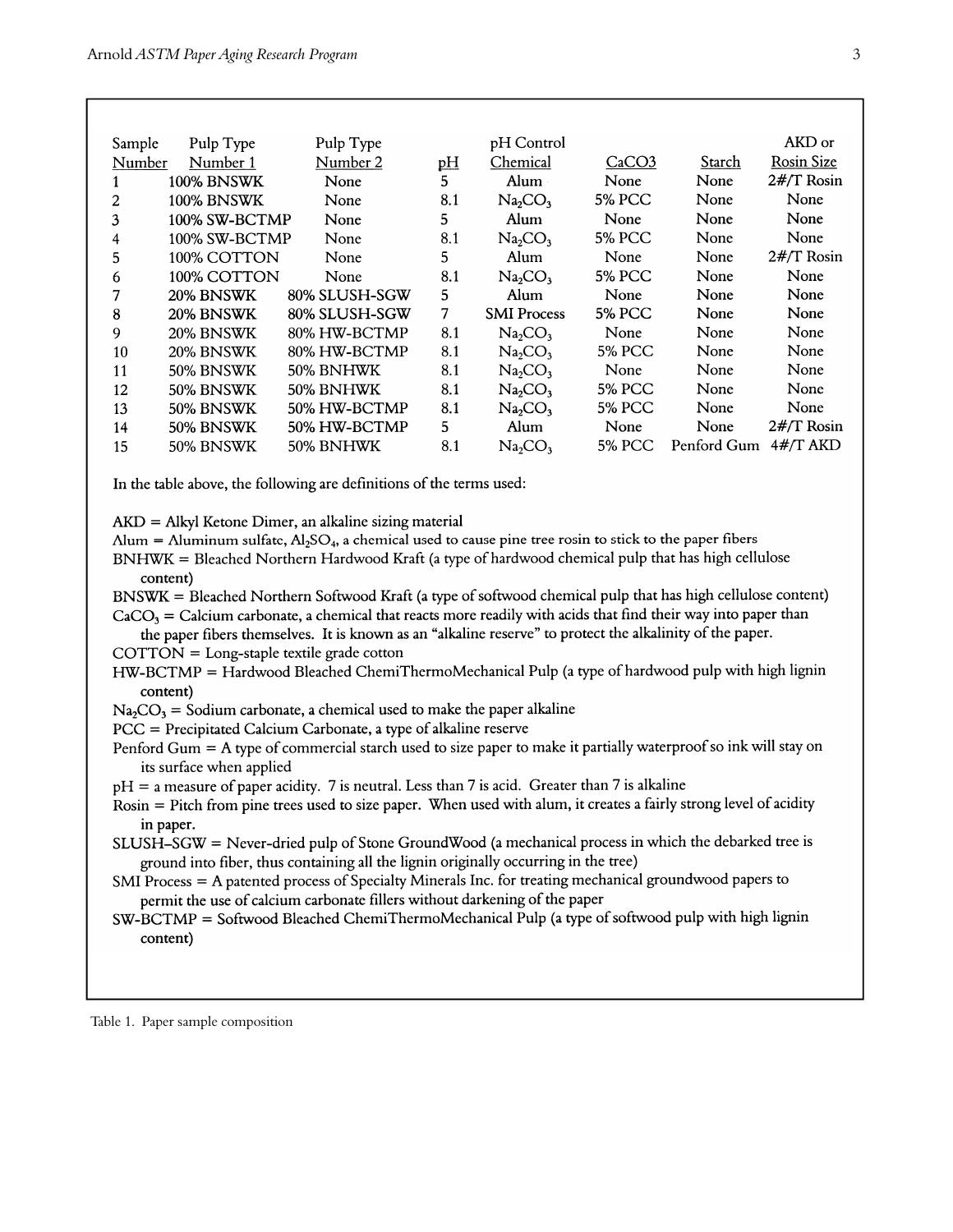• U.S. Library of Congress (LOC) Preservation Research & Testing Division in Washington, D.C., under the direction of Dr. Chandru Shahani.

Light Aging Studies:

- USDA Forest Products Laboratory (FPL) in Madison, Wisconsin, under the direction of Dr. Rajai Atalla, Dr. James Bond, and Mr. Chris Hunt;
- Oy Keskuslaboratorio Centrallaboratorium Ab (KCL) in Espoo, Finland, under the direction of Dr. Ingegerd Forsskåhl.

Pollutant Aging Studies:

• Image Permanence Institute (IPI) at Rochester Institute of Technology in Rochester, New York, under the direction of Mr. James Reilly, Dr. Peter Adelstein, and Mr. Edward Zinn.

Temperature Aging Study Procedures

In the temperature aging studies, three configurations were used to accelerate the paper aging process. In one, individual free-hung sheets were suspended in an oven in which both temperature and relative humidity could be controlled. The second method utilized the same oven, but the sheets of paper were placed in a stack between plates of glass to simulate the condition of a closed book in a bookshelf. The final technique made use of high quality glass tubes that could be hermetically sealed. In this case, the aging was done in a dry oven, as the moisture contained in the paper could not escape from the sealed tube.

It was necessary in all three accelerated aging situations to manage the process so as to hold paper moisture content constant. Thus the two paper configurations aged in the humid oven required that relative humidity be raised to prevent moisture from evaporating from the paper. Holding moisture constant was important to ensure that similar chemical reactions could occur within the paper as do at normal room conditions.

Aging of the papers was done at four temperatures and five aging times. For a given temperature, plots of the change in physical strength and optical properties through time were developed. The intent was to look for straight lines through the various points. If such lines were present, that suggested that the reactions followed Arrhenius relationships and could be extrapolated back to room conditions. Because the accelerated process was done in only a matter of a few days at the elevated temperature, it was important to develop the straight lines. To create the same degree of aging at normal room conditions would have required a period of years. The intent of the accelerated process being to gain reasonable predictions of aging behavior of various papers, it was important to be able to project life expectancies under normal aging conditions.

The physical properties of strong papers show no to very little change in the early stages of their aging, even though chemical changes have already taken place within

the structure of the fibers. Therefore an important element of the studies was to look at changes in the length of the cellulose molecules, which make up the greatest amount of paper sheet strength. Very careful studies of this nature were undertaken at the Canadian Conservation Institute and provided a means to track chemical changes over the entire period of aging.

It was important in this work to show that the changes in the physics and chemistry of the individual papers were essentially the same in the accelerated work as occur in natural aging. Sophisticated studies at the Library of Congress permitted evaluation of the chemical products produced by aging. These studies involved use of ion chromatography, gel permeation chromatography, high performance liquid chromatography, and other precise chemical analytic tools. Using such information it was possible to compare chemical products that were evolved in the papers aged by the elevated temperature method with those contained in papers of similar composition that had been resident at the Library for one hundred years or more.

## Light Aging Study Procedures

Two separate elements of study were undertaken at the labs that were engaged in the light aging work. In the first, very long-term natural aging was conducted. In the second, two different methods for accelerating aging were undertaken.

At the Forest Products Laboratory, three special chambers were prepared for the natural aging study. In one, a standard gypsum wall was constructed opposite a nearly floor-to-ceiling window that faced north. All fifteen of the ASTM papers were hung on that wall and exposed continuously to natural daylight for over four years. Such a period of exposure is equivalent to centuries of such exposure for the vast majority of paper uses. In normal handling practice they would see such light exposures for only brief, interrupted periods. In the same large room, two additional, completely isolated chambers were also constructed. In one, fluorescent light illuminated the papers. In the other, halogen light was used. In both cases the level of illumination to which the papers were exposed was equivalent to that which is found at desktop in a welllighted office space. The light bulbs in these chambers were changed well before their normal life expectancy to assure a very constant level of exposure. These chambers were illuminated around the clock every day of the year. They too were exposed for over four years of continuous illumination.

At KCL, which is at sixty degrees north latitude, the natural aging studies were conducted in a southeast-facing window for two summers. Because that location is so near the Arctic Circle, there is a very extended period of daylight in the summer months.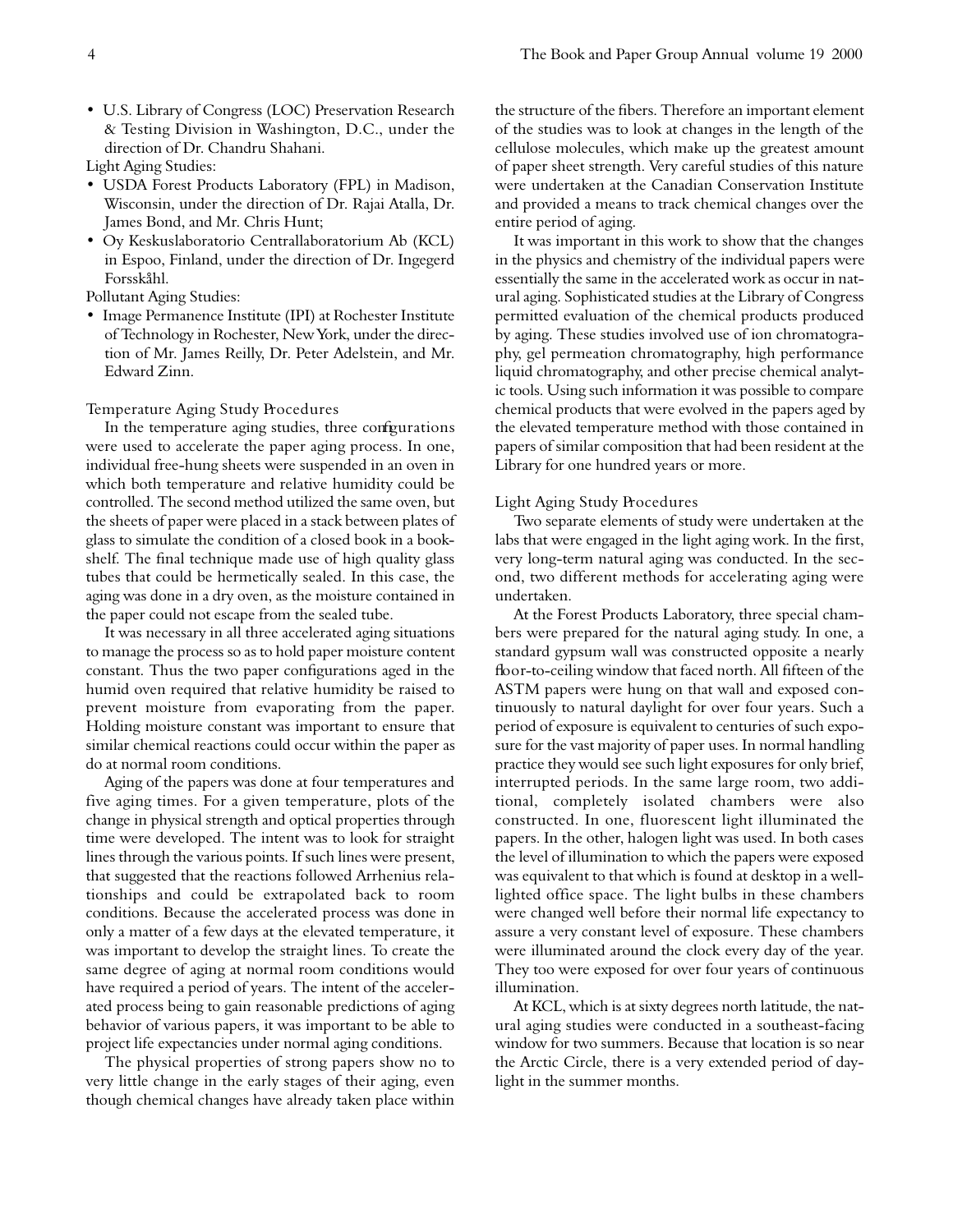In the accelerated aging studies, both xenon arc and ultraviolet-only light sources were used to provide the high light flux needed to promote rapid aging. Xenon arc light was used because it very closely simulates natural daylight that has passed through window glass. The ultraviolet light was of interest because it is at those wavelengths that the greatest optical damage is done to papers.

In both the natural and accelerated aging studies, a series of evaluations were made to understand how the photochemistry was impacting both physical strength and optical properties.

#### Pollutant Aging Study Procedures

At the Image Permanence Institute, two carefully designed chambers are available for aging materials in gas polluted environments. The chambers were originally created for study of photographic film aging.

In the ASTM study, the papers were hung separately from rods inside the chambers. Then various levels of gas concentration were applied to the papers for a range of aging times. The gases studied were sulfur dioxide, oxides of nitrogen, and ozone. These are the most common pollutant gases found in our industrialized world. They are emitted from automotive vehicles and industrial operations. The gases were studied individually and in combinations. They were applied at levels that were ten, one hundred, and one thousand times greater than would be found in an average office space in a polluted urban area. The temperature in the aging chambers was held at normal room level. At various times during exposure sheets of paper were removed to be tested for physical strength and optical properties. It is clear that this study of the effect of pollutant gases on the aging of paper was by far the most comprehensive such scientific work ever attempted to this date.

#### LONG-TERM NATURAL AGING STUDY

During the literature search preceding this program, it was recognized that there was an almost total lack of information on the natural aging of paper that had been done on well-documented papers under tightly controlled conditions. Therefore the sponsors agreed to launch a century-long study of such scope using the fifteen special papers made for the ASTM program.

Ten libraries in the U.S.A. and Canada agreed to participate in the program. They are located in both urban and small city locations. Some have state-of-the-art control of their storage spaces while others have only moderate control of the library environment. A complete list of the libraries is included in appendix 1.

A very comprehensive set of instructions and program background information has been placed along with the collections of the fifteen books of ASTM papers at each library. By virtue of required monthly monitoring and reporting of environmental conditions (i.e., temperature and humidity) in the various storage spaces, there is reasonable assurance that the program will be continued even though the personnel involved change many times over the one hundred years of the study.

Four of the five labs that have conducted the accelerated aging research have agreed to accept papers from the libraries for at least the next thirty to forty years. They will conduct routine testing of the papers as received. Graphs of the changes in paper performance properties (strength, optical, chemical, etc.) will be created and an excellent database for use by future producers and users of printing and writing paper will thus be created. It is expected that it will serve as an outstanding set of data on which to base prediction of life expectancy of newly made paper in future years. The first test began in June 2000 and the next is scheduled for June 2003.

#### LIFE EXPECTANCY PREDICTIONS

In order to make reasonable predictions of paper life expectancy, it was necessary that relevant data be developed to compare papers that had been aged naturally with those of this program that had been aged rapidly. To ensure an "apples-to-apples" comparison, it was necessary that the composition of the old and new papers be quite similar. The program developed three means to make these comparisons.

In the light aging studies the very long, continuous periods of exposure to light gave excellent information by which to compare natural and accelerated aging of identical papers. In that case, since the same papers were involved in both aging experiences, a one-to-one comparison could be made.

Old papers were found at the Library of Congress that had composition very similar to papers of the ASTM program. By looking at the chemical products of degradation of those old papers, direct comparisons could be made with the similar chemical products from the freshly aged papers of this program.

Finally it was discovered that the Forest Products Laboratory had saved samples of every run of experimental paper made on its pilot paper machine for the last sixty years. In addition, they had preserved the machine settings information and initial paper properties information from the time the paper was first produced. It was found that a number of the paper samples had composition very similar to a number of the fifteen papers of the ASTM program. That provided a means to track paper degradation over a series of decades of natural aging and to allow comparison with the new papers that had been aged quickly.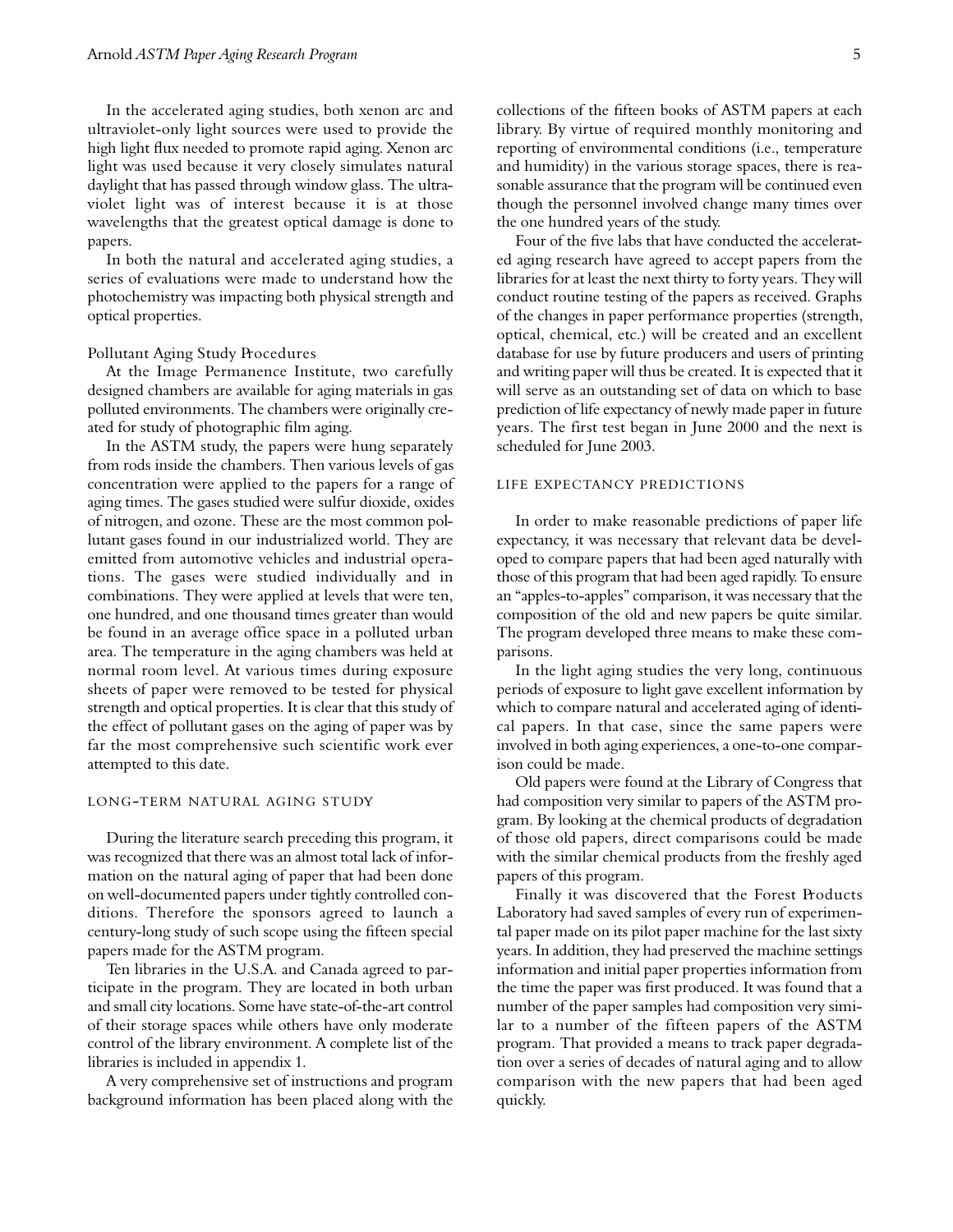#### Temperature Aging Studies

Paper ages more rapidly in stacks than in single sheets. This appears to be caused by the buildup of acids that are products of decomposition within the stack. These products cannot easily diffuse from the stack, whereas some of them are sufficiently volatile in the free sheets that they can evaporate away from the paper. It is well demonstrated that acid hydrolysis (shortening) of the cellulose fibers is the major cause of paper degradation. Thus the more acidic the paper becomes, the more rapid is its degradation.

Chromatography techniques were used to track chemicals that evolve during paper degradation. They defined "marker" chemicals that behaved in the same ways under both natural and accelerated aging and show that the mechanisms of the two processes are essentially the same. That finding shows that the chemistry and physics of the accelerated aging technique mirror that which occurs in a natural aging experience. This provides powerful evidence that the proposed test method will be shown to be scientifically sound.

Because of the simplicity associated with aging inside sealed glass tubes, it is likely that the test method recommendation will specify this means. To do so would permit aging to take place in a dry oven. The other two methods require very precise control of relative humidity in the aging oven. This makes the ovens expensive and much less broadly available than simple dry ovens.

#### Light Aging Studies

In natural aging daylight is more damaging than artificial light in the early stages of aging. Additionally in natural aging, all papers reach a limit beyond which loss of optical properties ceases. The papers remain optically stable thereafter.

In a minor way color and brightness properties of the paper are affected by humidity change. In the chambers at the Forest Products Laboratory, temperature was held quite constant. However at the forty-seven degrees north latitude of Madison, Wisconsin, the amount of moisture that can be held in the outside air is much lower in the cold of winter than in the warmth of summer. Thus when the cold outside air is brought into the building for ventilation purposes in the winter and is heated, it yields a very low indoor relative humidity. When this winter air was circulated about the aging papers, the optical properties became slightly brighter than when the more humid air of summer was in the room.

The rates of change of optical properties differ considerably depending on the particular paper composition. For example, the cotton papers and those of pure chemical wood pulp lost optical properties only very slowly. Those containing lignin experienced rapid loss of optical properties. This was as expected because of the known photoreactivity of lignin.

From the extensive work at both FPL and KCL, it is clear that interested parties will be unable to predict the life span of a paper to an intermediate level of brightness or color. That is to say that if a paper had ISO brightness of ninety percent when freshly made, and for a given user it would no longer serve the user's needs below an ISO brightness of eighty-five percent, it will not be possible to predict the time to pass the eighty-five percent mark. However, users will be able to predict the relative amount of time for all papers to reach steady state optical properties. That is to say that the point at which a given paper reaches relative stability of optical properties will be a predictable condition. Those that will be stable for long periods of time will be able to be separated from those that will be unstable with regard to preservation of optical properties. Another way to say this is that the relative rates at which different papers will lose optical properties will be defined by the proposed test method.

An unexpected finding of the light aging work was that all papers (including those of pure cotton) suffered measurable strength loss over the extended time of natural aging. Almost certainly this was primarily caused by the photochemistry created by incidence of light on the paper surfaces. This finding has significance to libraries and archives that are entrusted with the keeping of valuable documents over very long periods of time. It provides additional emphasis to the need to prevent such papers from exposure to bright light for extended periods.

#### Pollutant Aging Studies

Even after exposure to the highest concentration of pollutant gases (one thousand times the amount found in an o ffice space in a polluted urban environment), there was only very small loss of paper strength. The most sensitive strength test, fold endurance, was the only parameter which showed this loss of strength.

Color change was another matter. When lignin-containing papers were exposed to oxides of nitrogen, they darkened and turned very yellow. The buffering effect of calcium carbonate contained in about half of the papers had only minor beneficial effect in reducing yellowing behavior.

It had been hoped that exposure to elevated temperature following the pollutant aging would spread the differences between papers more greatly than the data from just pollution exposure. If this had been the case, a better understanding of relative life expectancies of different papers could have been had. The spread of information was conjectured to happen on the basis that a substantial quantity of acidic chemical would have been taken up by the paper during the pollution exposure. Unfortunately the post aging with elevated temperature did not provide fur-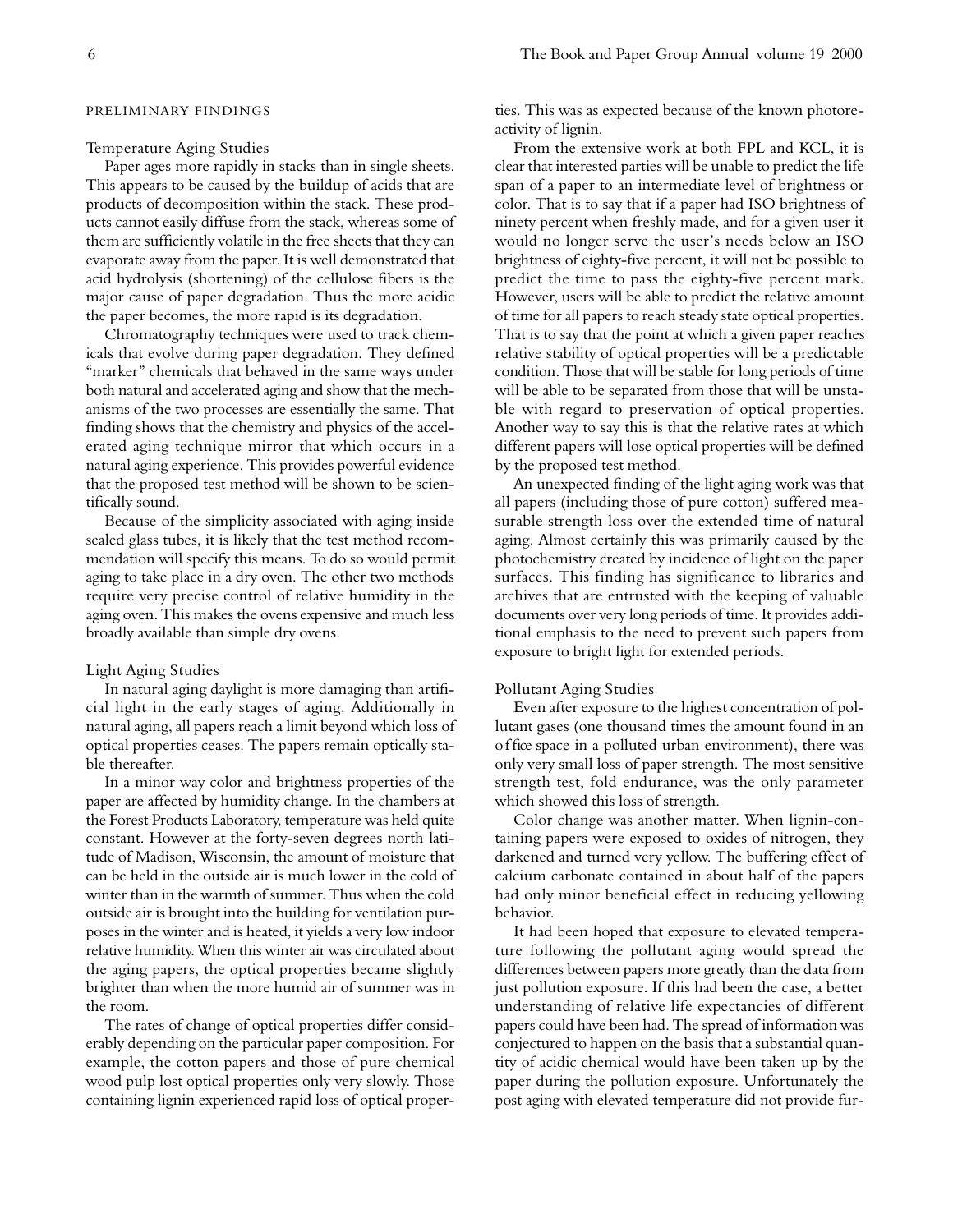ther distinction between the papers. Those that were stable during pollution exposure remained stable when further exposed to elevated temperature. Those that were unstable were still unstable. None that were initially stable became only moderately stable.

# L IMITATIONS

The expected test methods will provide approximations of relatively stable versus unstable papers. It will not be possible to specify a particular number of years for the life expectancy of the particular papers. Indeed, for the requirements of different users, the same paper may have very different period of usefulness. This is because, for example, one user may require high strength while another requires only moderate strength. Say the paper started with strength of 200 units. If, for the first user, the paper was no longer useful when strength dropped below 180 units, but for the second, the paper continued to be useful until strength dropped below 100 units, it is clear it would have much greater period of usefulness for the second user.

Storage and handling conditions will affect life expectancy. A paper that is seldom used, is stored under ideal conditions of moderate temperature, low relative humidity, constant conditions, and little exposure to light, and is kept in a space that has excellent filtration systems to keep out pollutant gases, has good probability of reasonable life, even if the paper is somewhat unstable to aging. On the other hand, if the paper is frequently used and is kept in conditions that are hot, humid, and variable, it will have less life expectancy.

From the research of this program, it is clear that stable papers will be readily discriminated from those that are unstable to aging effects. Beyond that capability, much will depend on the needs and handling practice of the end users.

## **TIMETABLE**

At the writing of this paper, all research had been completed, with the exception of fairly extensive tests to con firm the validity of the proposed temperature aging test method. That work will be complete at the end of October 2000.

A group of ten different distinguished individuals has agreed to provide peer review of the three separate studies. They are either scientists or paper conservators who have distinguished themselves in the area of the particular science associated with the test method they will review. Trusted people from the library and archive communities who understand the issues associated with paper longevity but do not have a strong background in paper science have also been included in the panels. In addition, a highly recognized scientist has been retained to serve as editor/referee of the peer review process. All of these persons are third parties with no tie to the research effort. This has been done to insure the highest possible level of integrity for the peer review process. The final research reports will be issued only after all valid issues raised in the peer review have been answered by the particular lab to the satisfaction of the editor.

Upon the publication of the final reports early in 2001, ASTM Committee D6 on Paper and Paper Products will develop standard ASTM test methods for each of the three protocols. These will be balloted and it will be only after consensus agreement has been reached on their wording and validity that the test methods will move into publication and availability for use by all interested parties.

#### PRELIMINARY CONCLUSIONS

There is high probability that the science will be sufficient to lead to sound test methods for the prediction of printing and writing paper life expectancy. Rather than specific year periods, the standards will identify stability rankings. Three classes of stability are expected to be included in the new test methods. They will define those papers that will be stable for long periods of time, those that will be only moderately stable, and those that will be unstable to aging effects. If all parties agree that the science permits those ratings to be soundly made, it will be possible to move to performance-based standards for printing and writing papers.

The proposed temperature aging test method will likely call for aging in sealed glass tubes in a dry oven. The proposed light aging method will likely call for use of a xenon arc lamp with filters to simulate natural daylight that has passed through window glass. The proposed pollutant aging method will likely call for use of just one gas, as nitrogen dioxide exposures produced the strongest and most useful paper changes. The pollutant and light aging tests will be conducted at room temperature. Specific aging times will be proposed for each of these tests.

## ASTM STANDARDS MAKING PROCESS

If at the time of reading of this paper it can be determined that the ASTM process for adopting these new test methods is still in progress, all interested parties are encouraged to join ASTM. In the year 2000, the annual membership fee is just U.S. \$65.00. All active members are able to participate in the debate over the wording and scientific sufficiency of the proposed standard test methods. The widest possible audience is sought in the debate to ensure that the issues and concerns of all parties have been considered and resolved prior to issuance of the test methods.